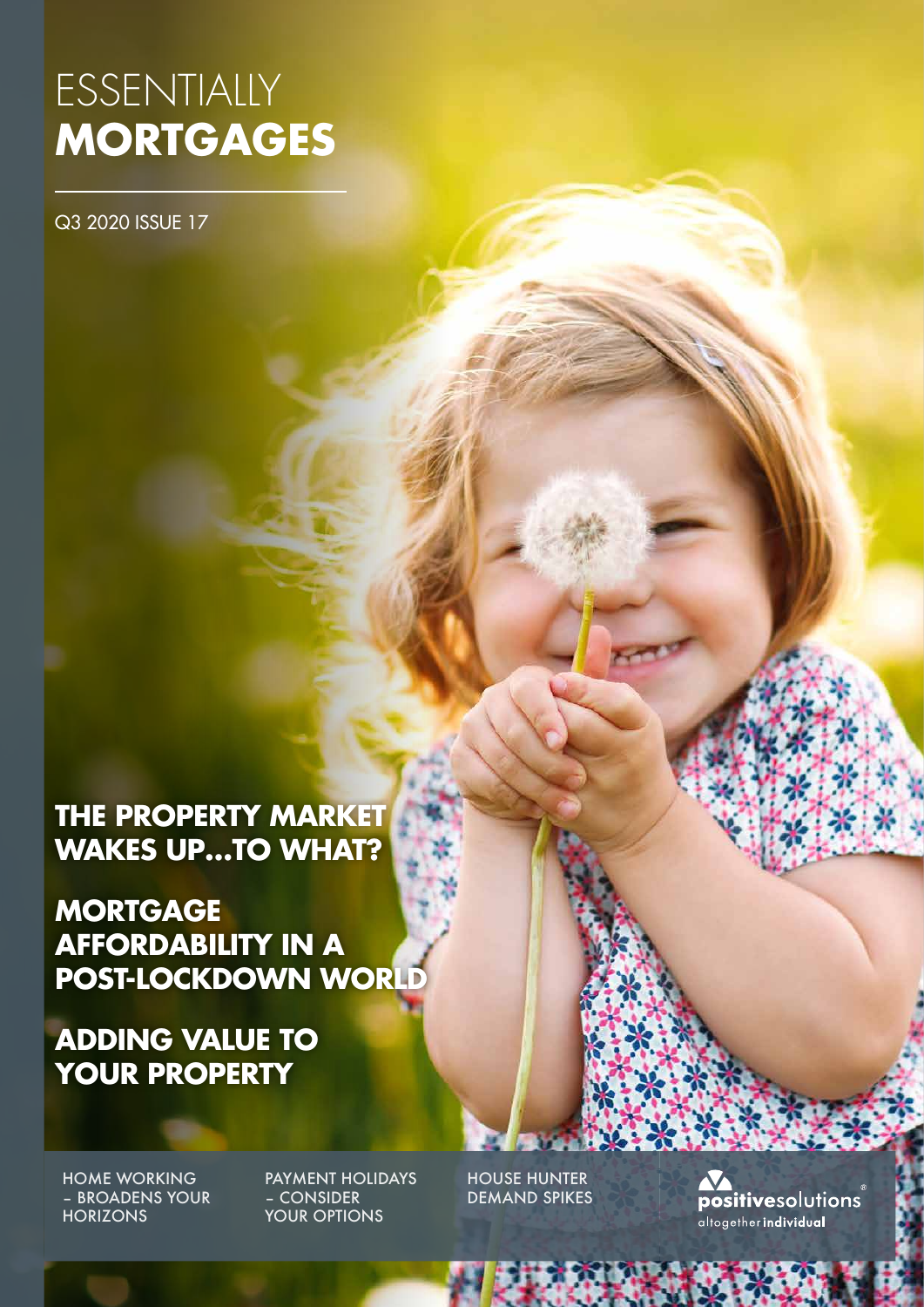### IN THIS ISSUE

| THE PROPERTY MARKET WAKES UP TO WHAT?                          | 3 |
|----------------------------------------------------------------|---|
| ENERGY EFFICIENCY BOOSTS THE VAILUE OF YOUR HOME               | 3 |
| MORTGAGE AFFORDABILITY IN A POST-LOCKDOWN WORLD                | Δ |
| <b>HOUSE HUNTER DEMAND SPIKES</b>                              | 4 |
| IN A CHANGED WORLD - REVIEW YOUR INSURANCE COVER               | 5 |
| <b>WHEN SHOULD YOU REMORTGAGE?</b>                             | 5 |
| STAMP DUTY BREAK FOR MANY HOMEBUYERS - FOR A HMITED TIME ONLYL | 6 |
| <b>PAYMENT HOLIDAYS - CONSIDER YOUR OPTIONS</b>                | 6 |
| WORKING FROM HOME - ARE YOU COVERED?                           | 7 |
| ADDING VALUE TO YOUR PROPERTY                                  | 7 |
| DIY ENTHUSIAST? – CHECK YOUR HOME INSURANCE FIRST              | 8 |
| <b>DREAM LOCATIONS REVEALED</b>                                | 8 |
|                                                                |   |



## HOME WORKING – BROADENS YOUR HORIZONS

With working from home becoming the new norm for many, it's likely that a significant number of workers may continue to be wholly or partially home-based after the virus threat subsides.

If just weekly or monthly visits to the office are sufficient, this may give people a greater choice about where they live. No longer does home have to be within commutable distance to the employer's premises, so priorities such as schools, other local facilities, value for money and a better quality of life may come to the fore. For sheer variety of locations, UK homebuyers are spoilt for choice.

You could opt for the combination of town and country offered by 'garden cities', which have appeared over the last 130 years or so. Some of them lie within 30 miles of major conurbations including London, Birmingham, Wolverhampton, Stoke-on-Trent, Hull and Edinburgh. In 2017, the government announced plans for 17 new garden villages and towns in England.

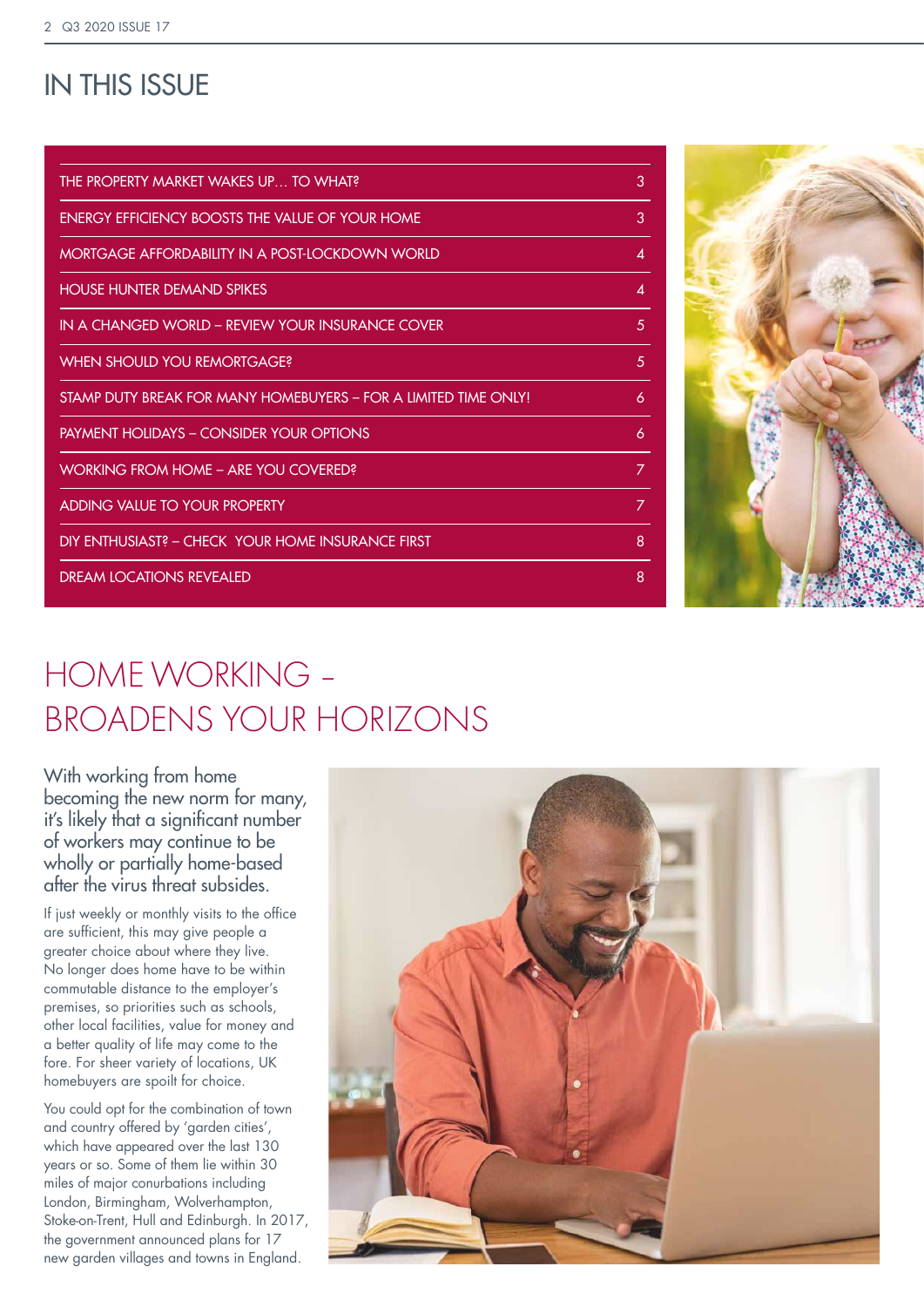# THE PROPERTY MARKET WAKES UP… TO WHAT?

As soon as the property market reopened in May, the industry saw an immediate surge in demand, with visits to property website Rightmove up 18% yearon-year on 27 May, its busiest day on record.

With government support schemes due to come to an end later this year and economic uncertainty still very much a feature of this new landscape, what's next for the market?

#### **Early signs are positive…**

The level of demand observed since mid-May is certainly a good sign for future market recovery, but there have been other positive indicators, too. The Zoopla House Price Index published on 24 June suggests that pricing will show a sustained 2% to 3% growth over the next quarter, while figures<sup>1</sup> reveal an average house price increase of 1.9% compared with pre-lockdown March levels.

There has also been a particularly strong sales rebound in northern cities, with Leeds, Sheffield and Manchester seeing sales surge by up to 20% compared with February 2020<sup>2</sup>.

 **MANY SOURCES ARE EXPECTING INITIALLY HIGH DEMAND TO WEAKEN** 

#### **… but will it last?**

Figures published by the ONS on Tuesday 16 June paint a rather dim picture of the UK's employment prospects, with the number of people unemployed and claiming benefits rising faster than at any previous point in our history. Also, the number of people on UK payrolls in May 2020 was down by 600,000 compared with March. Therefore, many sources are expecting initially high demand to weaken as the full effect of the pandemic is felt on the economy and labour market.

#### **A mixed outlook**

No matter what way you spin it, we're in for a bumpy ride as the property market finds its feet and people's jobs hang in the balance. If you're looking to buy or sell in the current climate it's wise to seek professional financial advice to ensure you're getting the right deal.

<sup>1</sup>Rightmove, 2020 2Zoopla, 2020

### ENERGY EFFICIENCY BOOSTS THE VALUE OF YOUR HOME

Demand for energy efficient properties looks set to rise, as nearly a third of respondents to a survey<sup>3</sup> said that properties with good environmental credentials had become more important to them during the coronavirus lockdown. Therefore, taking steps to boost your Energy Performance Certificate (EPC) could add some welcome value to your home in a difficult market – and it might not be as expensive as you think.

The government has pledged to increase the EPC of all properties to at least a 'C' by 2035 – but how could you get the ball rolling now?

Analysis shows that making just four low-cost modifications to your home – loft insulation, cavity wall insulation, low energy lighting and insulating a hot water cylinder – could deliver 40% of the potential energy cost savings.

3Savills, 2020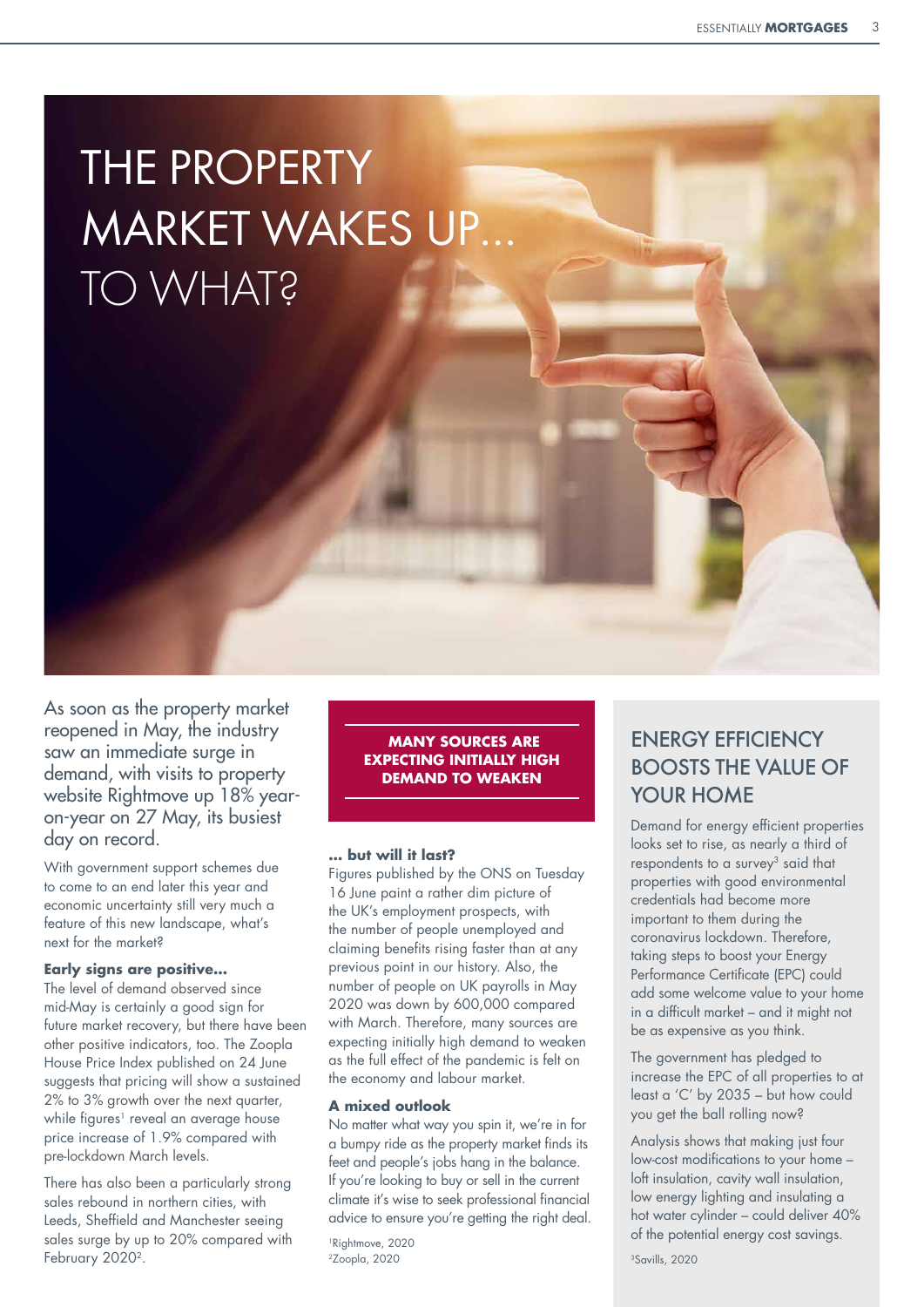## MORTGAGE AFFORDABILITY IN A POST-LOCKDOWN WORLD

Back in March, the Bank of England slashed the Bank Rate to an all-time low of 0.1% in a bid to help alleviate some of the severe economic pressure caused by the pandemic. As the interest rate cut fed through to mortgage rates, lenders pulled some products from the market.

Many of the products withdrawn were high loan-to-value (LTV) deals (i.e. those requiring a smaller deposit) as lenders were concerned that a potential drop in house prices could push high LTV borrowers into negative equity.

#### **Lenders remain cautious**

When the property market reopened for business in May, several lenders relaunched higher LTV deals and products aimed specifically at first-time buyers, such as Help to Buy loans. However, in early June, many high LTV products were withdrawn again, due to high demand. With the property market in the early stages of recovery, it's worth being proactive and maximizing your chances of mortgage approval.

### **Follow these tips to help improve your chances:**

- Save as much as you can many of us are spending a great deal less than usual. Having a higher deposit will increase your chances of mortgage success
- Clear your debt clearing as much debt as possible, as well as closing any unused accounts, will increase lenders' confidence in your ability to repay your mortgage
- Understand your credit score the better your credit rating, the higher the likelihood you'll be accepted for the most competitive mortgage deals
- Self-employed? Keep excellent records having excellent records of your earnings over the past two or three years (depending on the lender) can really improve your chances
- Consult the experts we can help you find a mortgage deal that gives you the highest chance of a successful application and suits your individual circumstances.



### HOUSE HUNTER DEMAND SPIKES

After the property market reopened in May, house buyer demand shot up by 88% in the week to 19 May – to stand 20% higher than at the beginning of March4.

#### **Will the spike be temporary?**

Spending so much time at home is also thought to have given buyers time to reconsider what they're looking for and sparked the desire to move, with many hankering after green space. A survey recently revealed that a not inconsiderable 60% of house hunters are planning to continue with their search<sup>4</sup>.

4Zoopla, 2020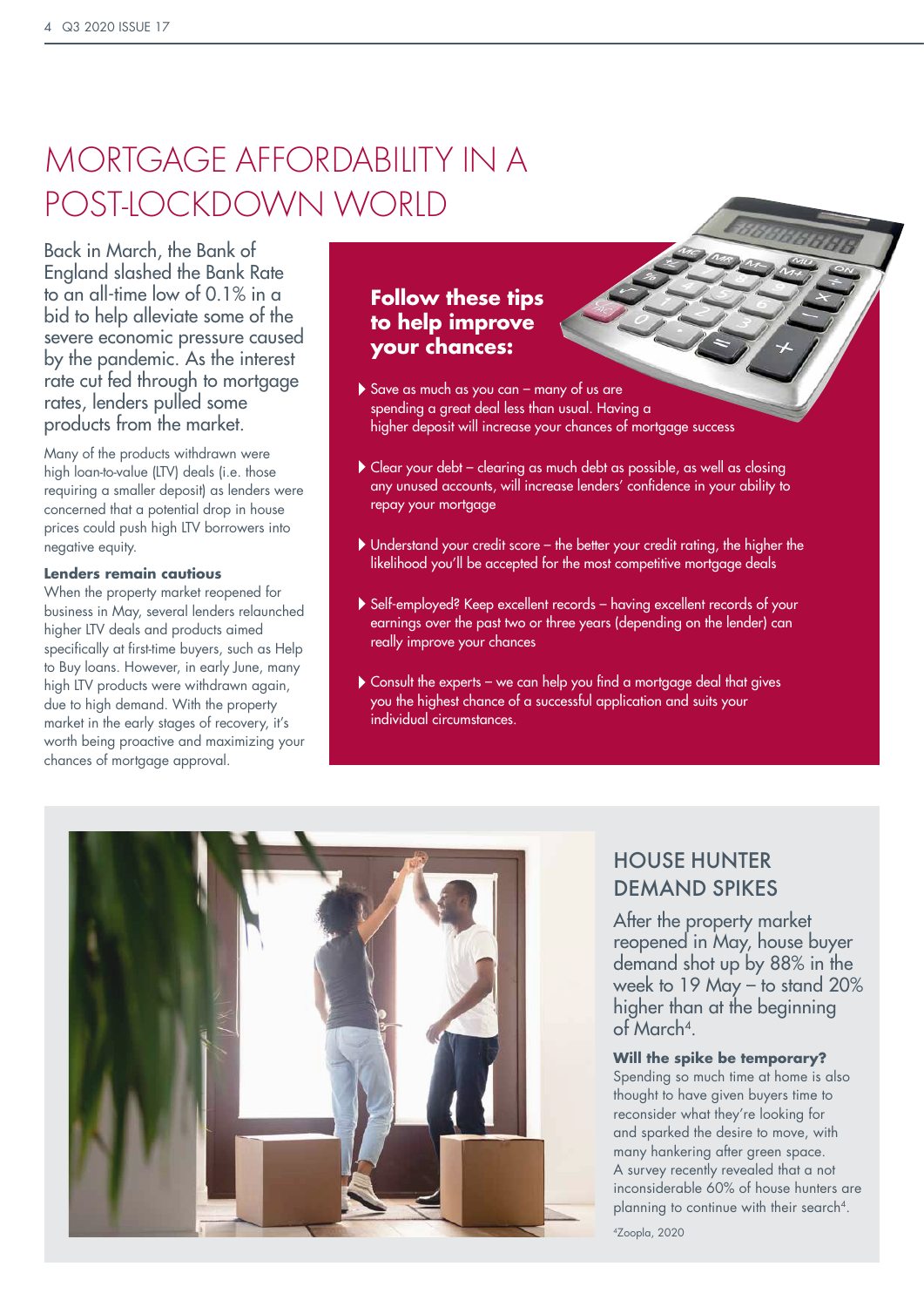

## IN A CHANGED WORLD – REVIEW YOUR INSURANCE COVER

The pandemic has served as a stark reminder of how our financial wellbeing can be affected without warning and has highlighted the need to have good protection cover in place.

Even if your own personal and financial circumstances haven't changed as a result of the pandemic, it's important to regularly review your protection insurance to make sure your policy provides adequate cover for your changing needs.

#### **Comfort when you need it most**

More people than ever are relying on the security of a safety net when things take an unexpected turn. According to figures from the Association of British Insurers (ABI) insurers paid out a record 98.3% of protection claims in 2019.

However, if you haven't reviewed and updated your policy, you might find that you have insufficient cover and the payout isn't enough to cover your and your family's needs if you were to die or be unable to work due to illness.

#### **Today's policies may offer more comprehensive cover**

If you have simply been paying your premiums on the same policy for years, without reviewing the type of cover, you could run the risk of being inadequately insured as well as missing out on more comprehensive cover that may be available from today's policies.

#### **Helping to protect you**

It's understandable that inertia will result in many people sticking with the cover they already have, but this may not be the right cover for your circumstances today. Our advice will ensure you have the most suitable cover in place, giving you peace of mind that you and your family will be protected should the worst happen.

> **MORE PEOPLE THAN EVER ARE RELYING ON THE SECURITY OF A SAFETY NET WHEN THINGS TAKE AN UNEXPECTED TURN.**

### WHEN SHOULD YOU **REMORTGAGE?**

UK mortgage rates are at record lows after the Bank of England slashed interest rates in March to counter imminent threats to the economy.

Does that mean now is a good time to remortgage? Or should you wait until the fallout for the property market is clearer?

#### **Finding a competitive deal**

There are competitive deals to be had at present, but remortgaging won't suit everyone. Those on tracker or variable rate mortgages, will certainly benefit from advice.

If you're coming to the end of a fixed term, fixed rate deal, you might want to consider getting a more competitive deal now, while rates are low.

#### **Navigating a changed market**

While there is real potential to make savings here, borrowers should expect changes to the process. Requirements may be stricter as the unstable economy makes lenders more cautious, while a certain level of delay should also be expected as providers work through a backlog of applications.

Borrowers who have taken a mortgage payment holiday may also find it harder to switch to a new lender at the moment due to their reduced financial circumstances.

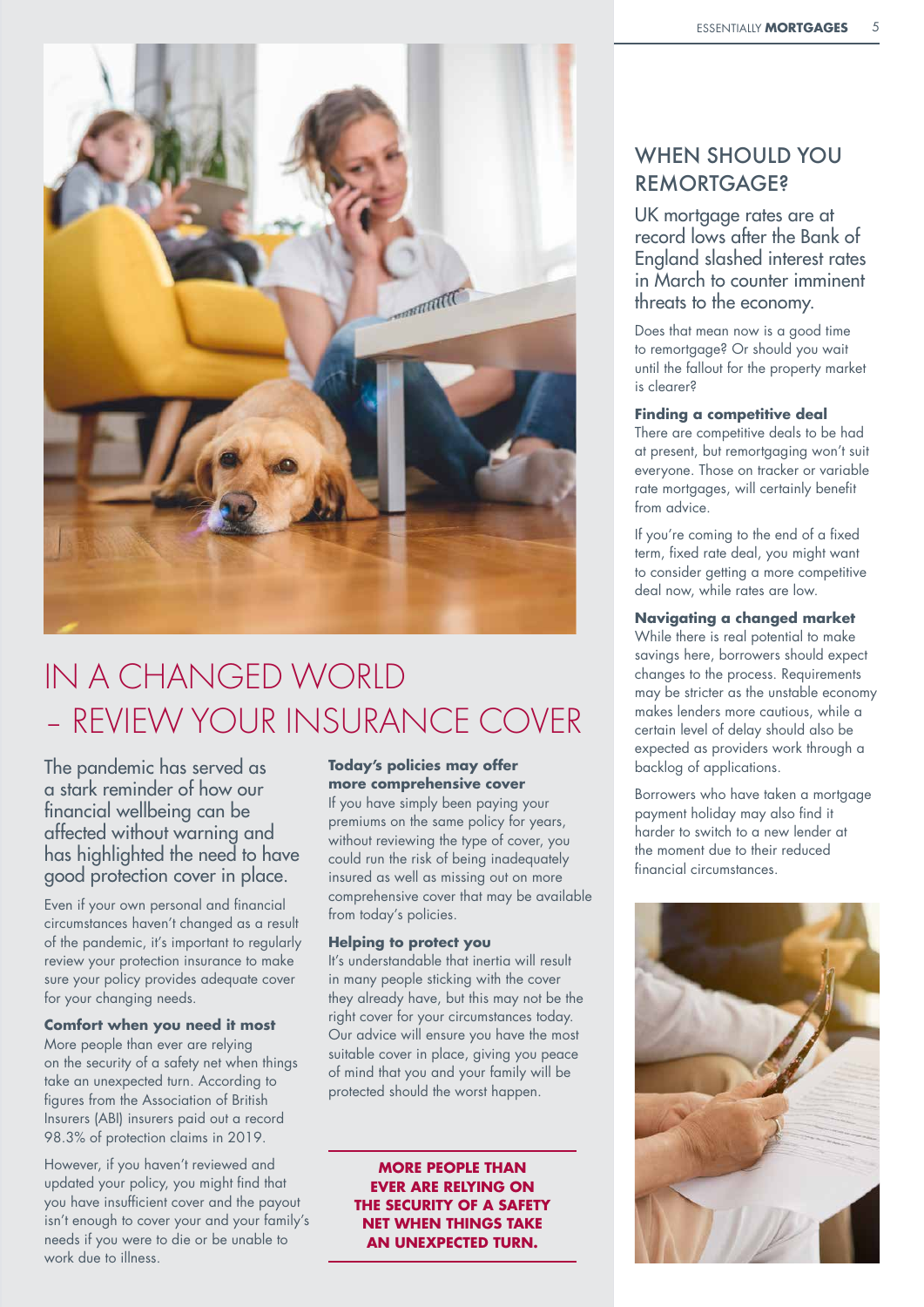## STAMP DUTY BREAK FOR MANY HOMEBUYERS – FOR A LIMITED TIME ONLY!

Despite the reopening of the property market in May, aspiring buyers are still holding back. Therefore, in his Summer Economic Update of 8 July, Chancellor Rishi Sunak announced a 'Stamp Duty holiday' to help people feel *"confident to buy, sell, renovate, move and improve."*

Until 31 March 2021, the usual Stamp Duty threshold of £125,000 has been increased to £500,000 – a move that means nine in 10 buyers will pay no Stamp Duty on homes purchased before April, saving them an average of £4,500.

#### **Green jobs, green homes**

From September, homeowners will also be able to apply for a £2bn 'Green Homes Grant' scheme, which will offer households up to £5,000 to spend on making their home more energy efficient. It's a package that, Mr Sunak said, could save households up to £300 a year on their bills, as well as creating and supporting 140,000 green jobs.

#### **Supporting, creating and protecting jobs**

Other measures announced include a £1,000 'Job Retention Bonus' for employers who retain employees until 31 January after bringing them back from furlough, a cut to VAT applied on food, leisure and attractions from 20% to 5%, and the 'Eat Out to Help Out' restaurant discount scheme running throughout August 2020 (Monday–Wednesday only).

## PAYMENT HOIIDAYS -CONSIDER YOUR OPTIONS

As the effect of the pandemic on people's livelihoods became apparent, the government announced a support package to help people stay in their homes. By early June, more than 1.8 million mortgage customers had taken advantage of payment holidays, estimated to average  $£755$  per month<sup>5</sup>.

#### **Payment holidays explained**

If you are finding it hard to make your mortgage payments, in this case as a result of the pandemic, you can ask your lender to allow a payment holiday where you don't make payments for a period of time. A 'partial payment holiday' is where your lender lets you make reduced payments. Both owner-occupiers and buy-to-let borrowers can apply.

If you have not yet taken a mortgage payment holiday, you have until 31 October 2020 to apply for one.

#### **Financial Conduct Authority (FCA) guidance**

Guidance from the FCA states: *'If you can afford to repay your mortgage, it is in your interest to do so, as interest will build during that period and you will need to pay back more later. Your monthly repayments after the payment holiday may also be higher, or your mortgage may take longer to repay.'*

#### **Not for everyone**

If you are worried about making your mortgage payments or how you will cope at the end of a payment holiday, it is crucial that you speak to your lender. Remember – a payment holiday may not be suitable for everyone.

5UK Finance, May 2020

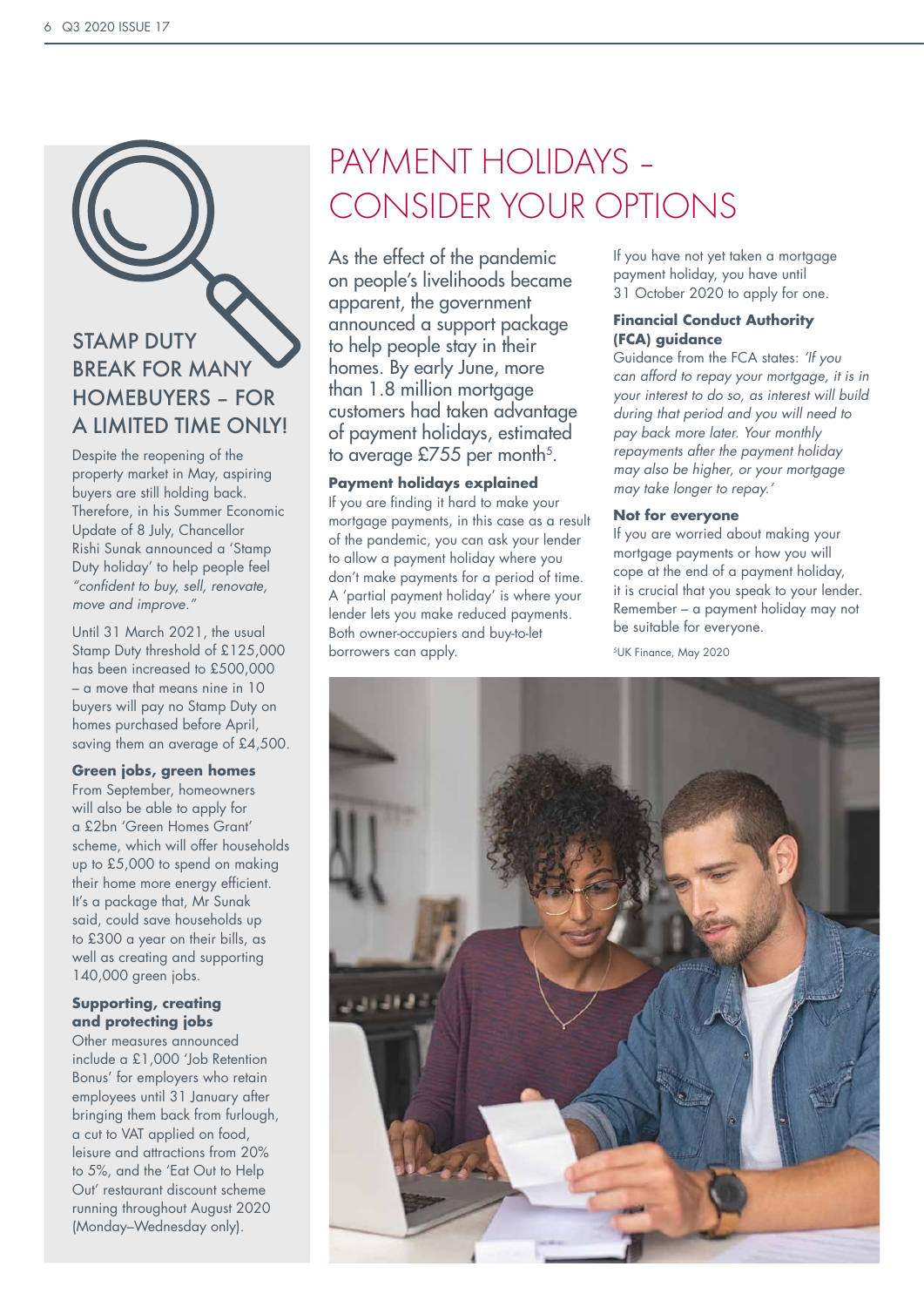### WORKING FROM HOME – ARE YOU COVERED?

#### If you're one of the many millions of people now working from home, should you inform your insurer?

If you are an office-based worker now working from home due to government advice or because you are selfisolating, your home insurance cover will not be affected. The Association of British Insurers (ABI) has issued some reassurance: *'You do not need to contact your insurer to update your documents or extend your cover.'*

You may be using company property, for example a mobile or laptop, in which case you should check with your employer whether they have the correct insurance policy to cover these items outside the usual place of work. Although this type of equipment is not



usually covered by a standard household insurance policy, it is worth checking your policy document, just in case they are.

#### **Do you have the right cover in place?**

If you are unsure whether you have the right insurance cover in place, contact us for advice on your own individual circumstances.

*'YOU DO NOT NEED TO CONTACT YOUR INSURER TO UPDATE YOUR DOCUMENTS OR EXTEND YOUR COVER.'*

## ADDING VALUE TO YOUR PROPERTY

In the 1980s, a fast-moving property market prompted homeowners to move every eight years. Nowadays, research suggests the average UK homeowner will stay in their property for  $21$  years<sup>6</sup>.

High house prices, the replacement of Stamp Duty with increasing rates of Stamp Duty Land Tax (now LBTT in Scotland, LTT in Wales) and the sheer cost, have discouraged many from moving. With more people putting down roots for longer, we're spending more money on improving our current properties. If you do decide to embark on a project, it makes sense to choose something that is going to add value to your home in case you do decide to move on one day.

### **The projects listed below are likely to add the most value to your property7:**

| Type of improvement | Potential value added |
|---------------------|-----------------------|
|                     |                       |
|                     |                       |
|                     |                       |
|                     |                       |
|                     |                       |
|                     |                       |
|                     |                       |
|                     |                       |

Before you get going... it may be useful to pause and consider the following:

Ensure you're insured for accidental damage and contact your home insurance provider to check you can make your planned changes without invalidating your policy.

Organise your paperwork to make sure it's in order and that you have the correct certification.

Bring in the professionals to avoid DIY disasters.

Avoid personalisation and bright colours to widen your home's appeal and saleability.

Preserve bedroom space by losing a bedroom you will reduce the value of your property.

Come to us... if you're looking to finance your home improvement project by remortgaging or getting a second charge loan, get in touch.

6Zoopla, 2019 7Portico, 2019